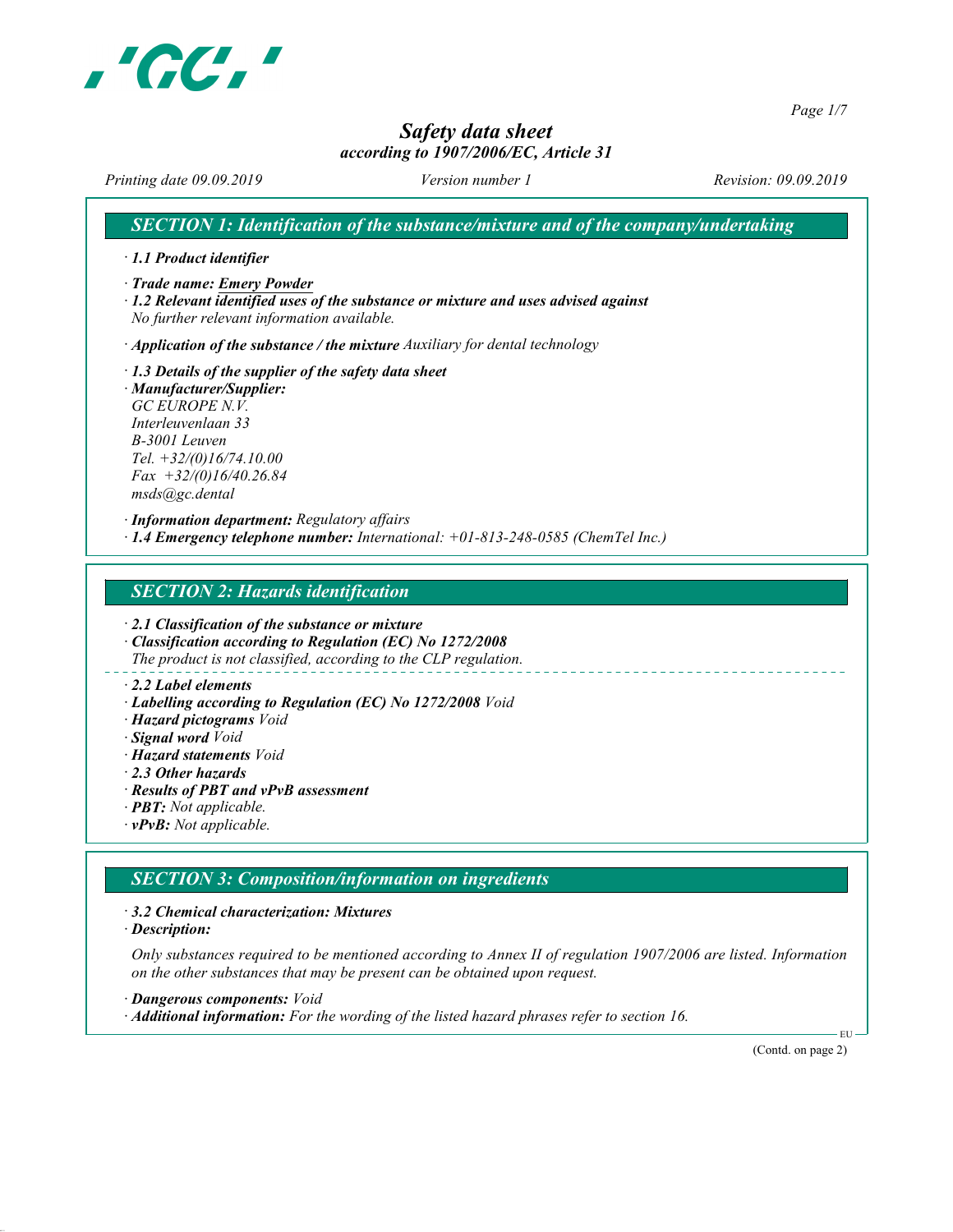Printing date 09.09.2019 Version number 1 Revision: 09.09.2019

Trade name: Emery Powder

(Contd. of page 1)

#### SECTION 4: First aid measures

· 4.1 Description of first aid measures

· General information:

No special measures required.

If symptoms persist consult doctor.

· After inhalation: Take affected persons into fresh air and keep quiet.

- · After skin contact: Immediately rinse with water.
- · After eye contact:

Rinse opened eye for several minutes under running water. If symptoms persist, consult a doctor.

· After swallowing:

Rinse out mouth and then drink plenty of water.

If symptoms persist consult doctor.

· 4.2 Most important symptoms and effects, both acute and delayed No further relevant information available.

· 4.3 Indication of any immediate medical attention and special treatment needed

No further relevant information available.

#### SECTION 5: Firefighting measures

- · 5.1 Extinguishing media
- · Suitable extinguishing agents:

CO2, extinguishing powder or water spray. Fight larger fires with water spray or alcohol resistant foam. Use fire fighting measures that suit the environment.

- $\cdot$  For safety reasons unsuitable extinguishing agents: Water with full jet
- · 5.2 Special hazards arising from the substance or mixture Formation of toxic gases is possible during heating or in case of fire. No further relevant information available.
- 
- · 5.3 Advice for firefighters
- · Protective equipment: Wear self-contained respiratory protective device.
- · Additional information

Dispose of fire debris and contaminated fire fighting water in accordance with official regulations.

#### SECTION 6: Accidental release measures

· 6.1 Personal precautions, protective equipment and emergency procedures Remove persons from danger area.

· 6.2 Environmental precautions: Do not allow product to reach sewage system or any water course.

Do not allow to penetrate the ground/soil.

· 6.3 Methods and material for containment and cleaning up: Pick up mechanically. Dispose of the collected material according to regulations.

· 6.4 Reference to other sections

See Section 7 for information on safe handling.

See Section 8 for information on personal protection equipment.

See Section 13 for disposal information.

### SECTION 7: Handling and storage

· 7.1 Precautions for safe handling Prevent formation of dust.

(Contd. on page 3)

EU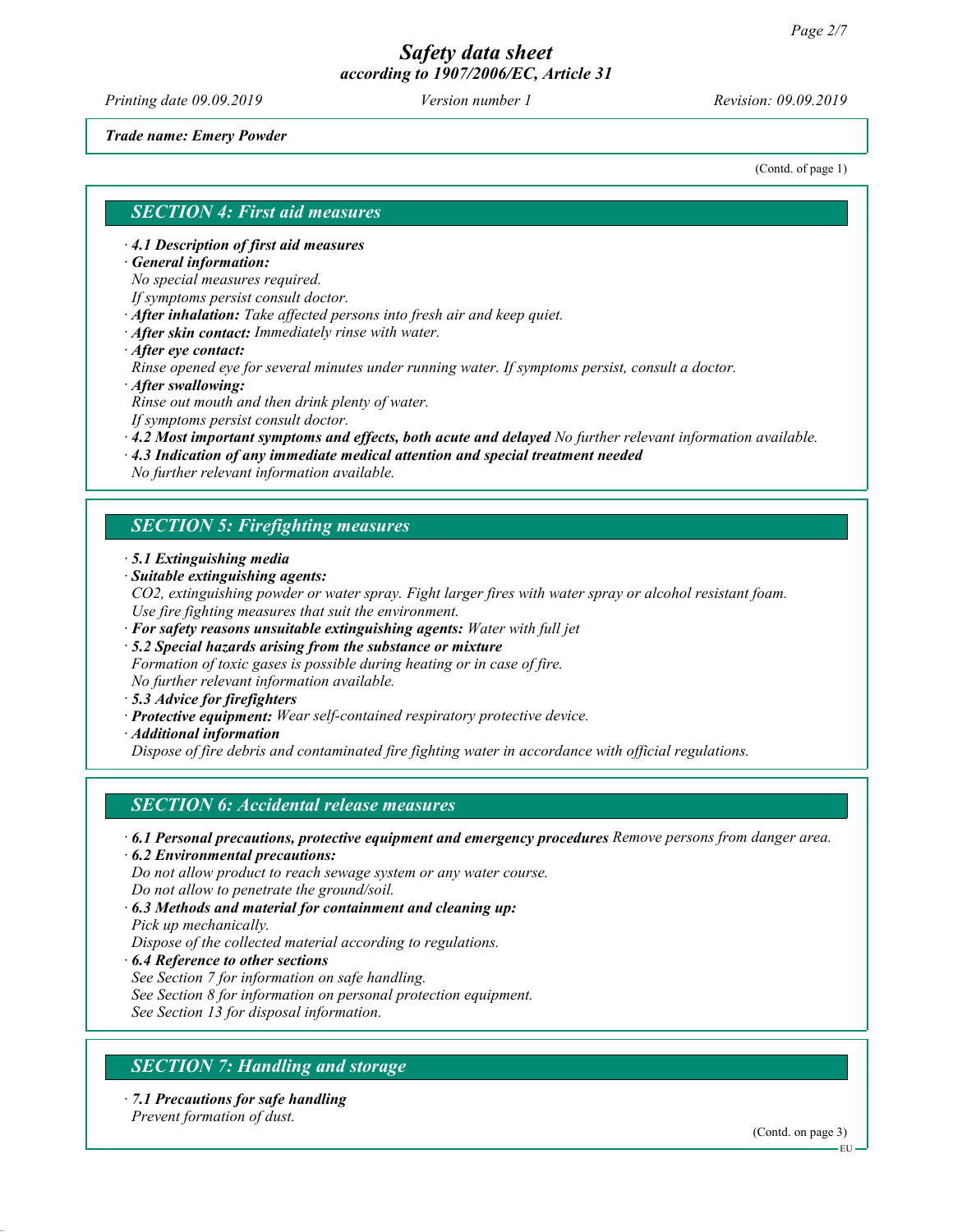Printing date 09.09.2019 **Version number 1** Revision: 09.09.2019 **Revision:** 09.09.2019

(Contd. of page 2)

Trade name: Emery Powder

Any deposit of dust which cannot be avoided must be regularly removed.

· Information about protection against explosions and fires:

Dust can combine with air to form an explosive mixture.

· 7.2 Conditions for safe storage, including any incompatibilities

· Storage:

· Requirements to be met by storerooms and receptacles: Store only in unopened original receptacles.

· Information about storage in one common storage facility: Store away from foodstuffs.

· Further information about storage conditions: None.

 $\cdot$  7.3 Specific end use(s) No further relevant information available.

SECTION 8: Exposure controls/personal protection

· Additional information about design of technical systems: No further data; see item 7.

· 8.1 Control parameters

· Components with limit values that require monitoring at the workplace:

The product does not contain any relevant quantities of materials with critical values that have to be monitored at the workplace.

 $\cdot$  **Additional information:** The lists that were valid during the creation were used as basis.

· 8.2 Exposure controls

- · Personal protective equipment:
- · General protective and hygienic measures:

The usual precautionary measures for handling chemicals should be followed.

Do not inhale dust / smoke / mist.

Wash hands before breaks and at the end of work.

· Breathing equipment: Suitable respiratory protective device recommended.

- · Protection of hands: Protective gloves
- · Material of gloves

The selection of the suitable gloves does not only depend on the material, but also on further marks of quality and varies from manufacturer to manufacturer. As the product is a preparation of several substances, the resistance of the glove material can not be calculated in advance and has therefore to be checked prior to the application.

· Penetration time of glove material

The exact break through time has to be found out by the manufacturer of the protective gloves and has to be observed.

· Eye protection: Safety glasses

| <b>SECTION 9: Physical and chemical properties</b>                                                                     |                               |                    |  |
|------------------------------------------------------------------------------------------------------------------------|-------------------------------|--------------------|--|
| $\cdot$ 9.1 Information on basic physical and chemical properties<br><b>General Information</b><br>$\cdot$ Appearance: |                               |                    |  |
| Form:                                                                                                                  | Powder                        |                    |  |
| Color:                                                                                                                 | Green                         |                    |  |
| $\cdot$ Odor:                                                                                                          | <i><u><b>Odorless</b></u></i> |                    |  |
| • Odor threshold:                                                                                                      | Not determined                |                    |  |
| $\cdot$ pH-value:                                                                                                      | Not applicable.               |                    |  |
| $\cdot$ Change in condition<br><b>Melting point/Melting range:</b>                                                     | Undetermined.                 |                    |  |
|                                                                                                                        |                               | (Contd. on page 4) |  |
|                                                                                                                        |                               | - FII –            |  |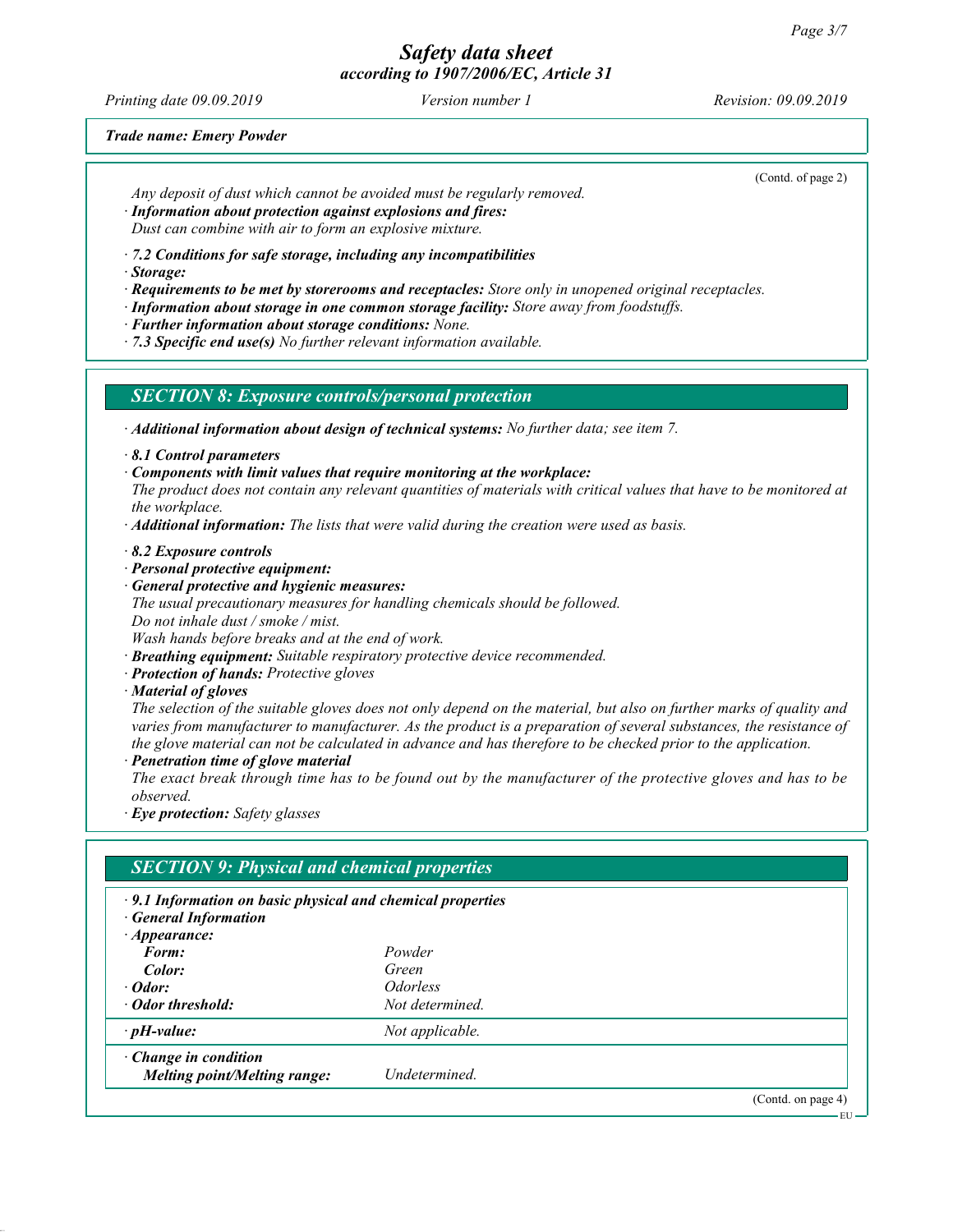| Printing date 09.09.2019                                                                          | Version number 1                                                                   | Revision: 09.09.2019 |
|---------------------------------------------------------------------------------------------------|------------------------------------------------------------------------------------|----------------------|
| <b>Trade name: Emery Powder</b>                                                                   |                                                                                    |                      |
|                                                                                                   |                                                                                    | (Contd. of page 3)   |
| <b>Boiling point/Boiling range:</b>                                                               | Undetermined.                                                                      |                      |
| · Flash point:                                                                                    | Not applicable.                                                                    |                      |
| · Flammability (solid, gaseous):                                                                  | Not determined.                                                                    |                      |
| · Ignition temperature:                                                                           | Undetermined.                                                                      |                      |
| · Decomposition temperature:                                                                      | Not determined.                                                                    |                      |
| · Auto igniting:                                                                                  | Product is not selfigniting.                                                       |                      |
| · Danger of explosion:                                                                            | Product does not present an explosion hazard.                                      |                      |
| · Explosion limits:<br>Lower:<br><b>Upper:</b>                                                    | Not determined.<br>Not determined.                                                 |                      |
| · Vapor pressure:                                                                                 | Not applicable.                                                                    |                      |
| $\cdot$ Density at 20 °C:                                                                         | 3.19535 $g/cm^{3}$                                                                 |                      |
| · Bulk density:<br>· Relative density<br>$\cdot$ <i>Vapor density</i><br>$\cdot$ Evaporation rate | $3,200$ kg/m <sup>3</sup><br>Not determined.<br>Not applicable.<br>Not applicable. |                      |
| · Solubility in / Miscibility with<br>Water:                                                      | Insoluble.                                                                         |                      |
| · Partition coefficient (n-octanol/water): Not determined.                                        |                                                                                    |                      |
| · Viscosity:<br>Dynamic:<br>Kinematic:                                                            | Not applicable.<br>Not applicable.                                                 |                      |
| · Solvent content:<br>$VOC$ (EC)<br>$\cdot$ 9.2 Other information                                 | 0.0 g/l<br>No further relevant information available.                              |                      |

# **SECTION 10: Stability and reactivity**

· 10.1 Reactivity No further relevant information available.

· 10.2 Chemical stability

· Thermal decomposition / conditions to be avoided: No decomposition if used according to specifications.

- · 10.3 Possibility of hazardous reactions No dangerous reactions known.
- $\cdot$  10.4 Conditions to avoid No further relevant information available.

· 10.5 Incompatible materials: No further relevant information available.

· 10.6 Hazardous decomposition products: No dangerous decomposition products known.

#### SECTION 11: Toxicological information

· 11.1 Information on toxicological effects

· Acute toxicity: Based on available data, the classification criteria are not met.

- · LD/LC50 values that are relevant for classification: No further relevant information available.
- · Primary irritant effect:

· on the skin: Based on available data, the classification criteria are not met.

(Contd. on page 5)

EU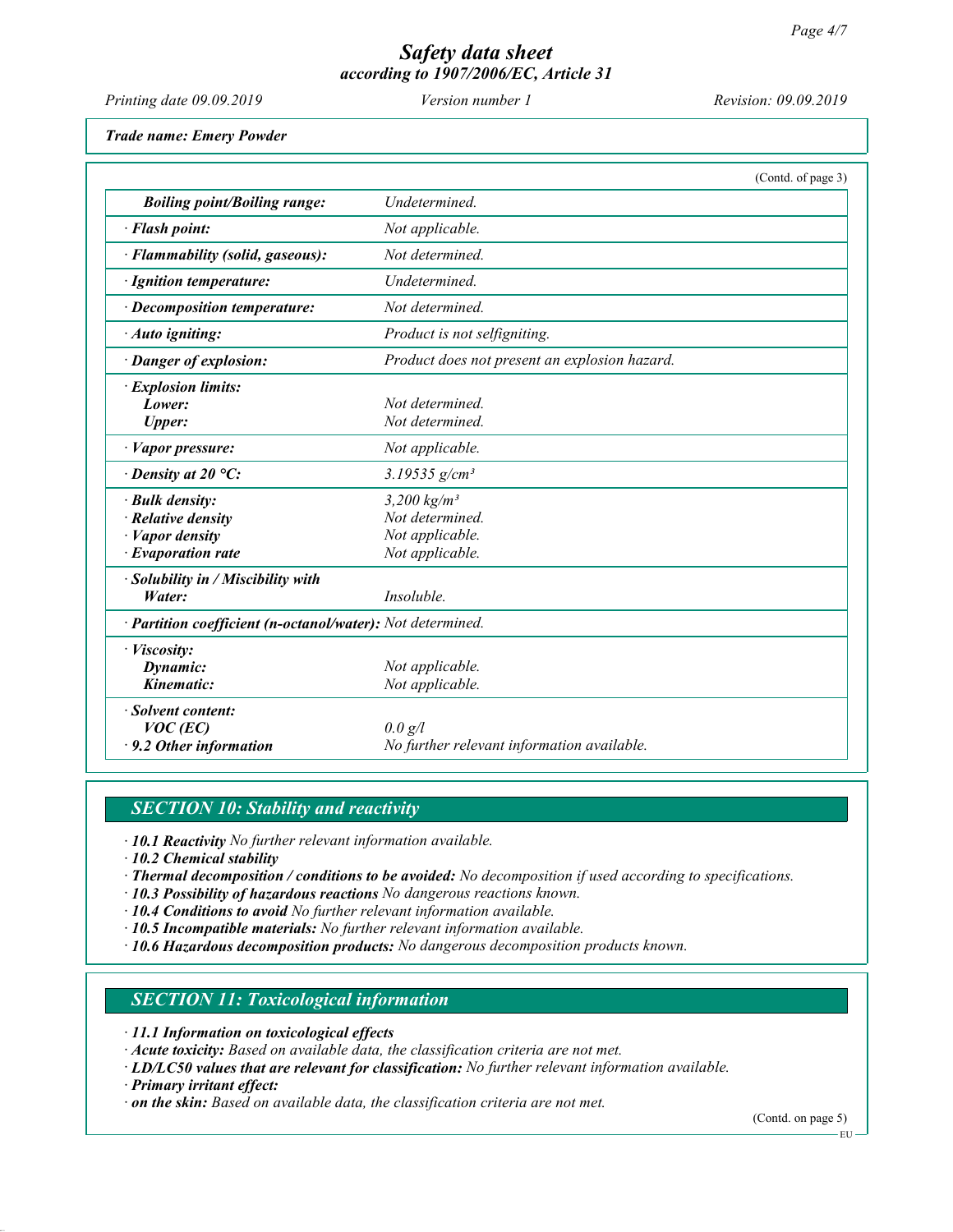Printing date 09.09.2019 **Version number 1** Revision: 09.09.2019 **Revision:** 09.09.2019

(Contd. of page 4)

Trade name: Emery Powder

- $\cdot$  on the eye: Based on available data, the classification criteria are not met.
- · Sensitization: Based on available data, the classification criteria are not met.

· Additional toxicological information:

· OSHA-Ca (Occupational Safety & Health Administration)

None of the ingredients is listed.

· Repeated dose toxicity No further relevant information available.

- · CMR effects (carcinogenity, mutagenicity and toxicity for reproduction) No further relevant information available.
- $\cdot$  Germ cell mutagenicity Based on available data, the classification criteria are not met.
- · Carcinogenicity Based on available data, the classification criteria are not met.
- $\cdot$  **Reproductive toxicity** Based on available data, the classification criteria are not met.
- $\cdot$  **STOT-single exposure** Based on available data, the classification criteria are not met.
- $\cdot$  **STOT-repeated exposure** Based on available data, the classification criteria are not met.
- · Aspiration hazard Based on available data, the classification criteria are not met.

#### SECTION 12: Ecological information

· 12.1 Toxicity

- · Aquatic toxicity: No further relevant information available.
- · 12.2 Persistence and degradability No further relevant information available.
- · 12.3 Bioaccumulative potential No further relevant information available.
- · 12.4 Mobility in soil No further relevant information available.
- · Additional ecological information:
- · General notes: Not hazardous for water.
- · 12.5 Results of PBT and vPvB assessment
- · PBT: Not applicable.
- $\cdot$  **vPvB:** Not applicable.
- · 12.6 Other adverse effects No further relevant information available.

#### SECTION 13: Disposal considerations

#### · 13.1 Waste treatment methods

· Recommendation:

Must not be disposed of together with household garbage. Do not allow product to reach sewage system. Contact waste processors for recycling information.

· Recommendation: Disposal must be made according to official regulations.

## SECTION 14: Transport information

· 14.1 UN-Number

 $\cdot$  ADR, ADN, IMDG, IATA not regulated

· 14.2 UN proper shipping name  $\cdot$  DOT, ADR, ADN, IMDG, IATA not regulated

(Contd. on page 6)

 $-$ EU

<sup>·</sup> Uncleaned packagings: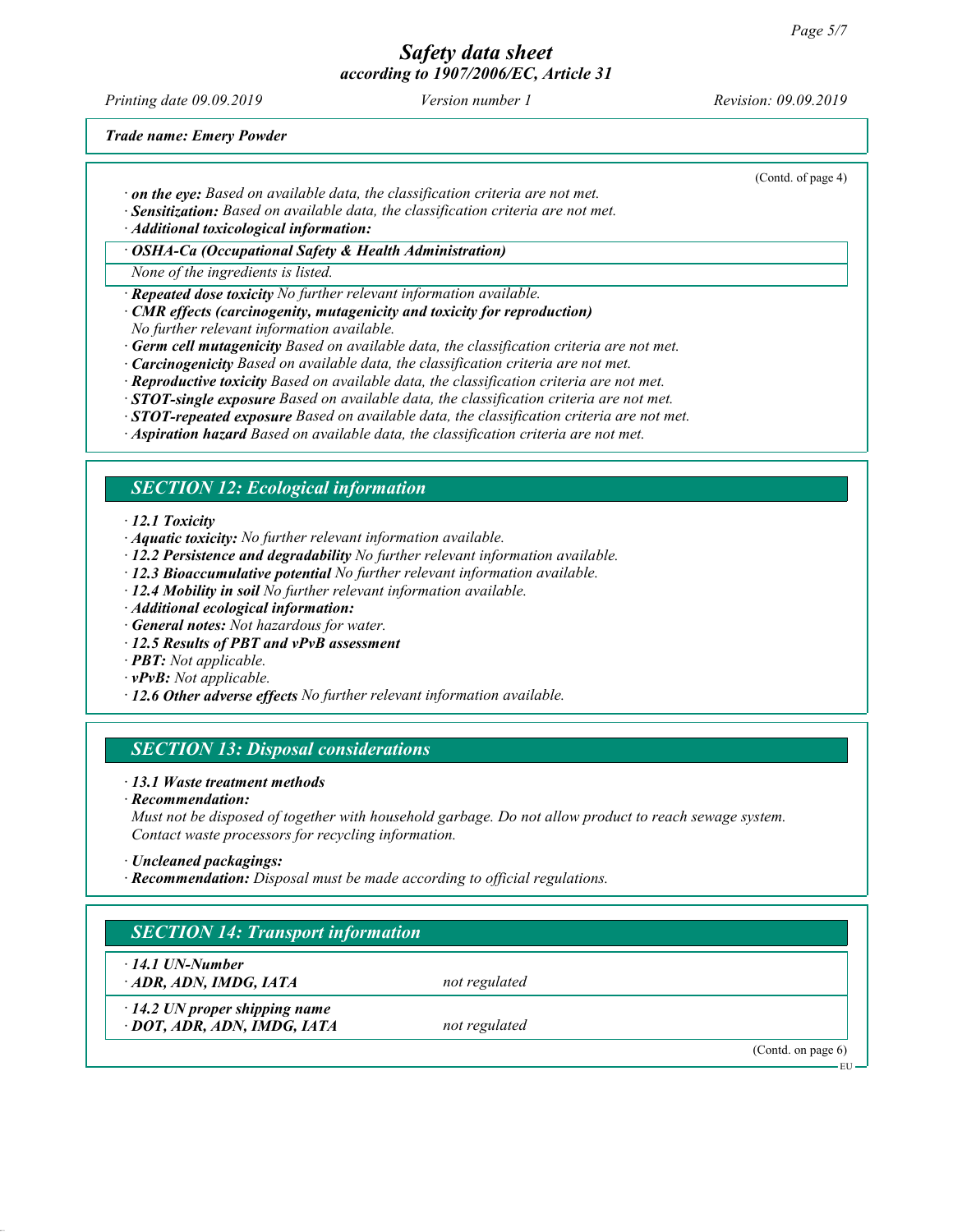Printing date 09.09.2019 Version number 1 Revision: 09.09.2019

Trade name: Emery Powder

|                                                                                                |                 | (Cond. of page 5) |
|------------------------------------------------------------------------------------------------|-----------------|-------------------|
| $\cdot$ 14.3 Transport hazard class(es)                                                        |                 |                   |
| ADR, ADN, IMDG, IATA<br>· Class                                                                | not regulated   |                   |
| $\cdot$ 14.4 Packing group<br>ADR, IMDG, IATA                                                  | not regulated   |                   |
| $\cdot$ 14.5 Environmental hazards:                                                            | Not applicable. |                   |
| $\cdot$ 14.6 Special precautions for user                                                      | Not applicable. |                   |
| $\cdot$ 14.7 Transport in bulk according to Annex II of<br><b>MARPOL73/78 and the IBC Code</b> | Not applicable. |                   |
| · UN "Model Regulation":                                                                       | not regulated   |                   |

#### SECTION 15: Regulatory information

· 15.1 Safety, health and environmental regulations/legislation specific for the substance or mixture · Sara

· Section 355 (extremely hazardous substances):

None of the ingredient is listed.

· Section 313 (Specific toxic chemical listings):

1344-28-1 aluminium oxide

· Proposition 65

· Chemicals known to cause cancer:

None of the ingredients is listed.

· Chemicals known to cause reproductive toxicity for females:

None of the ingredients is listed.

· Chemicals known to cause reproductive toxicity for males:

None of the ingredients is listed.

Chemicals known to cause developmental toxicity:

None of the ingredients is listed.

· Carcinogenic categories

· EPA (Environmental Protection Agency)

None of the ingredients is listed.

· TLV (Threshold Limit Value established by ACGIH)

 $409-21-2$  silicon carbide  $A2$ 

1344-28-1 aluminium oxide A4

 $1309-37-1$  | Iron(III)oxide  $A4$ 

· MAK (German Maximum Workplace Concentration)

 $409-21-2$  silicon carbide  $\vert$ 

1344-28-1 aluminium oxide 2

· NIOSH-Ca (National Institute for Occupational Safety and Health)

None of the ingredients is listed.

(Contd. on page 7)

EU